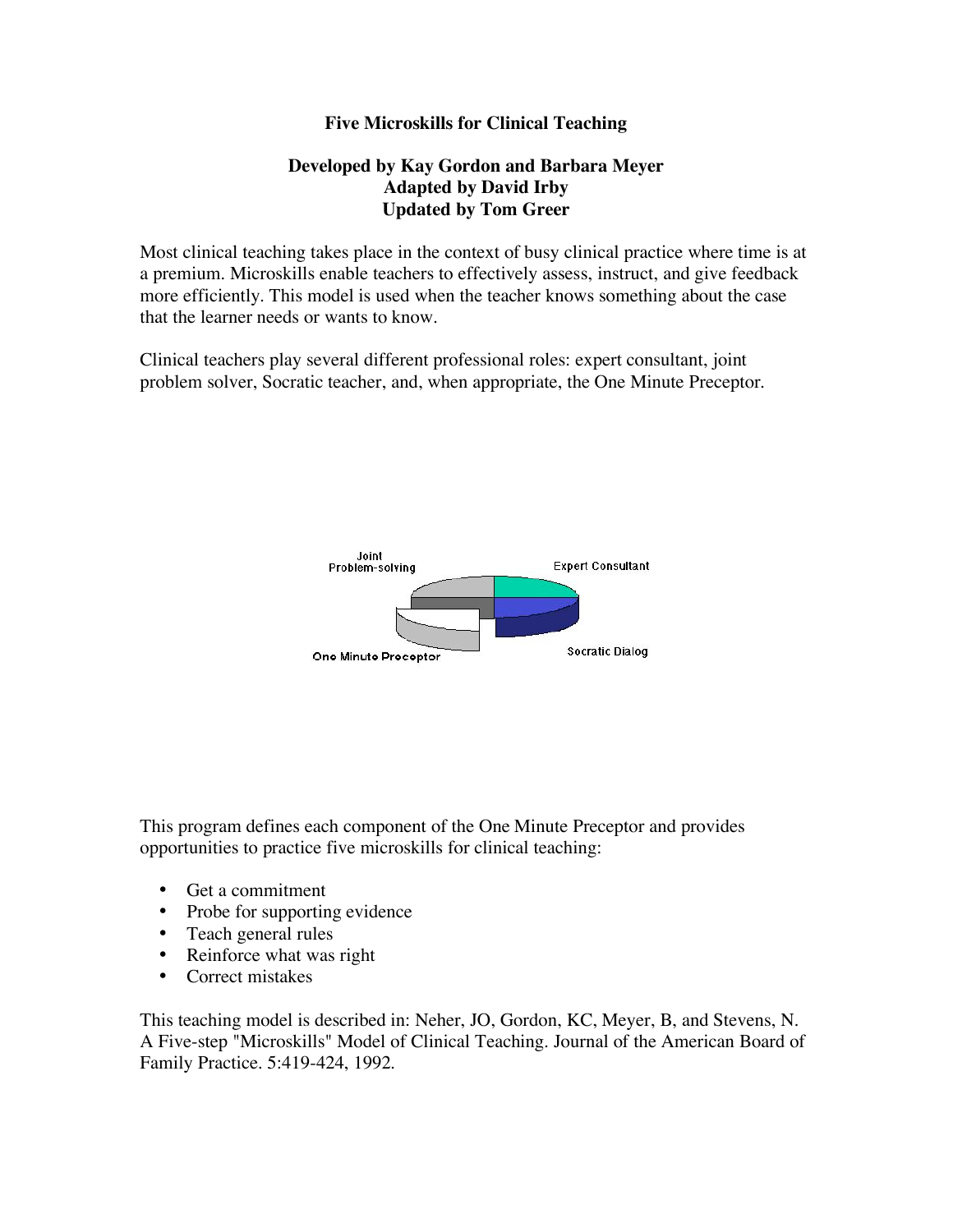# **Teacher Reasoning During Case Presentations and Five Microskills for Clinical Teaching**



During case presentations and discussions in ambulatory settings, residents spend 50% of the time presenting the case. Clinical teachers then ask questions (25% of time) and discuss the case (25% of time).

This process is mirrored in the minds of the preceptors. Clinical teachers first focus on diagnosing the patient's problem, then on diagnosing the learner's needs, and finally on providing targeted instruction.

The microskills in this program facilitate this instructional process. The first two microskills 1) Get a Commitment and 2) Probe for Underlying Reasoning diagnose learner knowledge and reasoning. The three microskills 3) Teach General Rules, 4) Reinforce What Was Right, and 5) Correct Mistakes, offer tailored instruction.

For more detailed information see Knudson et al. Analysis of Resident and Attending Physician Interactions in Family Medicine. Journal of Family Practice. 28 (6): 705-709, 1989. And Irby, D. How Attending Physicians Make Instructional Decisions When Conducting Teaching Rounds. Academic Medicine. 67 (10): 630-638, 1992.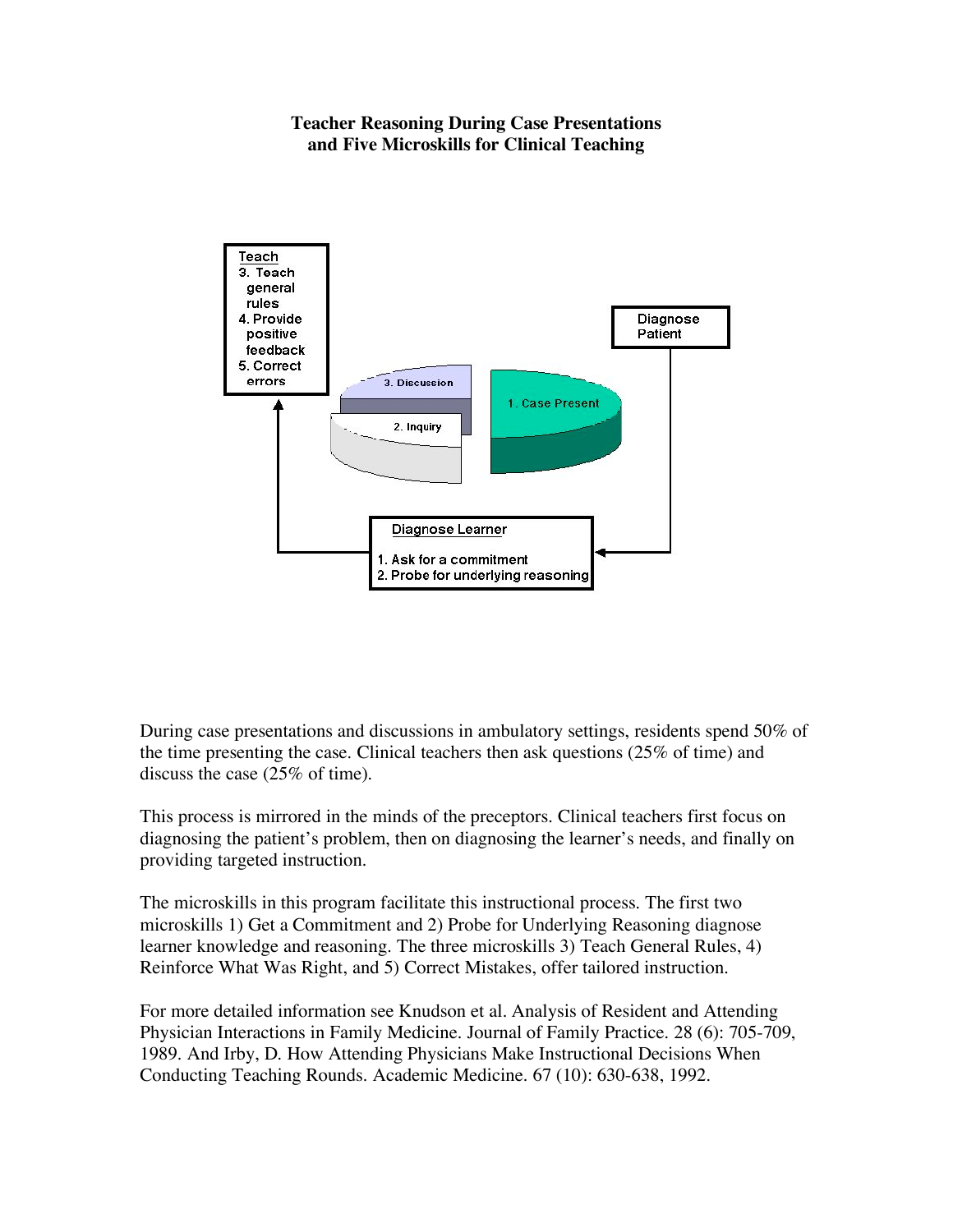# **Microskill 1: Get a Commitment**

**Cue:** After presenting the facts of a case to you, the learner either stops to wait for your response or asks your guidance on how to proceed. In either case, the learner does not offer an opinion on the data presented. If you recognize the patient's problem, your immediate response is to want to tell the learner the answer.

**Preceptor**: Instead, you ask the learner to state what s/he thinks about the issue presented by the data. Issues may include coming up with more data, proposing a hypothesis or plan, developing a management plan, figuring out why the patient is non-compliant, deciding on whom to consult, etc.

**Rationale:** Asking learners how they interpret the data is the first step in diagnosing their learning needs. Without adequate information on the learner's knowledge, teaching might be misdirected and unhelpful. When encouraged to offer their suggestions, learners not only feel more of the responsibility for patient care but enjoy a more collaborative role in the resolution of the problem.

# **Examples**

"What do you think is going on with this patient?"

"What other types of information do you feel are needed?"

"What would you like to accomplish in this visit?"

"Why do you think the patient has been non-compliant?"

# **Non-Examples**

*It is not offering your own opinion.* "This is obviously a case of pneumonia." *It is not asking for more data nor is it Socratically leading them to the right answer.* "Anything else?" "Did you find out which symptom came first?"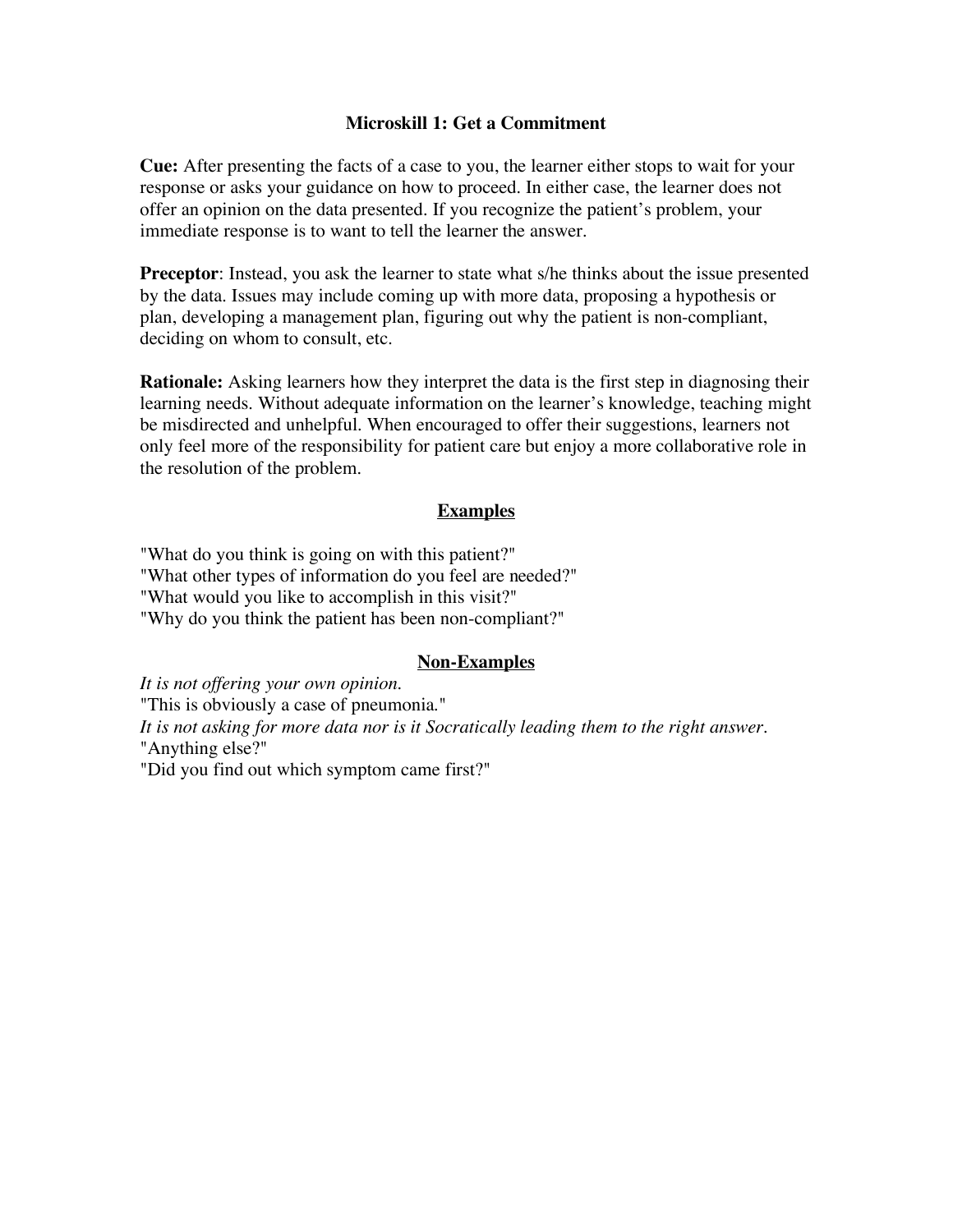# **Microskill 2: Probe For Supporting Evidence**

**Cue:** When discussing a case, the learner has committed him/herself on the problem presented and looks to you to either confirm the opinion or suggest an alternative. You may or may not agree with the opinion and your instinct is to tell them outright what you think about the case.

**Preceptor:** Before offering your opinion, ask the learner for the evidence that he/she feels supports his/her opinion. A corollary approach is to ask what other choices were considered and what evidence supported or refuted those alternatives.

**Rationale:** Learners proceed with problem solving logically from their knowledge and data base. Asking them to reveal their thought processes allows you both to find out what they know and to identify where there are gaps. Without this information, you may assume they know more or less than they do, and risk targeting your instruction inefficiently.

#### **Examples**

"What were the major findings that led to your conclusion?"

"What else did you consider? What kept you from that choice?"

"What are the key features of this case?"

"What questions are arising in your mind?"

#### **Non-Examples**

*It is not list making nor an oral examination/grilling about the problem.* "What are the possible causes of congestive heart failure?" *It is not a judgment on the student thinking.* "I don't think this is infectious mono. Don't you have any other ideas?" *It is not your own opinion on the case.* "This seems like a classic case of..." *It is not asking for more data about the case than was presented initially.* "What do you know about her previous childbirth?"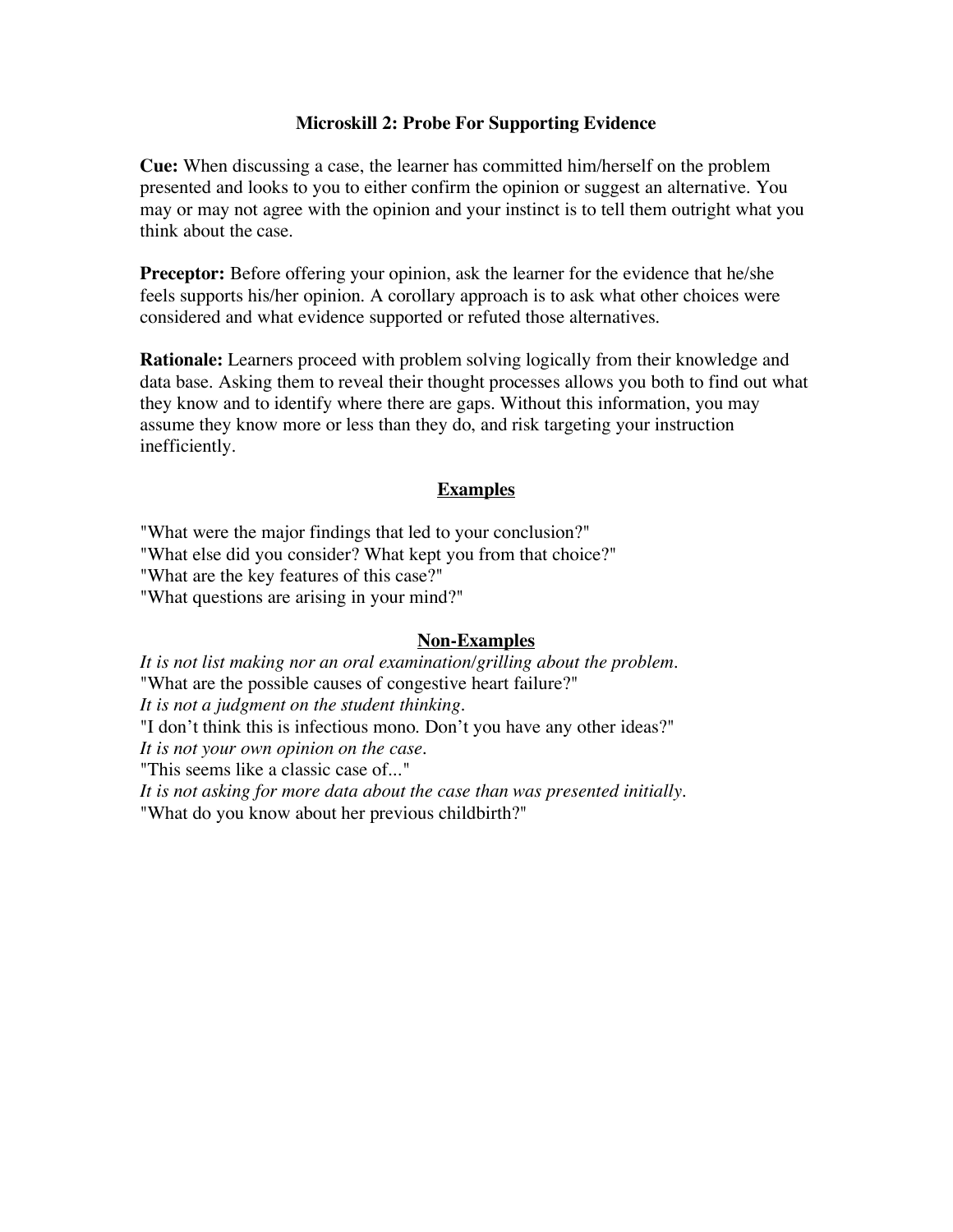# **Microskill 3: Teach General Rules**

**Cue:** You have ascertained from what the learner revealed that the case has teaching value, i.e., you know something about it which the learner needs or wants to know.

**Preceptor:** Provide general rules, concepts or considerations, and target them to the learner's level of understanding. A generalizable teaching point can be phrased as: "When this happens, do this..."

**Rationale:** Instruction is both more memorable and more transferable if it is offered as a general rule or a guiding metaphor. Learners value approaches that are stated as more standardized approaches for a class of problems or as key features of a particular diagnosis.

Targeting your instruction minimizes the risk of misjudging the learner's sophistication on the topic - resulting in either insulting or losing him/her, and wasting both of your time.

# **Examples**

"If the patient only has cellulitis, incision and drainage is not possible. You have to wait until the area becomes fluctuant to drain it."

"Patients with cystitis usually experience pain with urination, increased frequency and urgency of urination, and they may see blood in the urine. The urinalysis should show bacteria and white blood cells, and may also have some rbc's."

# **Non-Examples**

*It is not the answer to a problem (although this may also be needed), rather it is an approach to solving it.*

"In this case, it's a good idea to soak the affected area to relieve the tenderness rather than lancing it."

*It is not an unsupported, idiosyncratic approach.*

"I'm convinced the best treatment for diarrhea with salmonella enteritis is still a liquid or soft diet."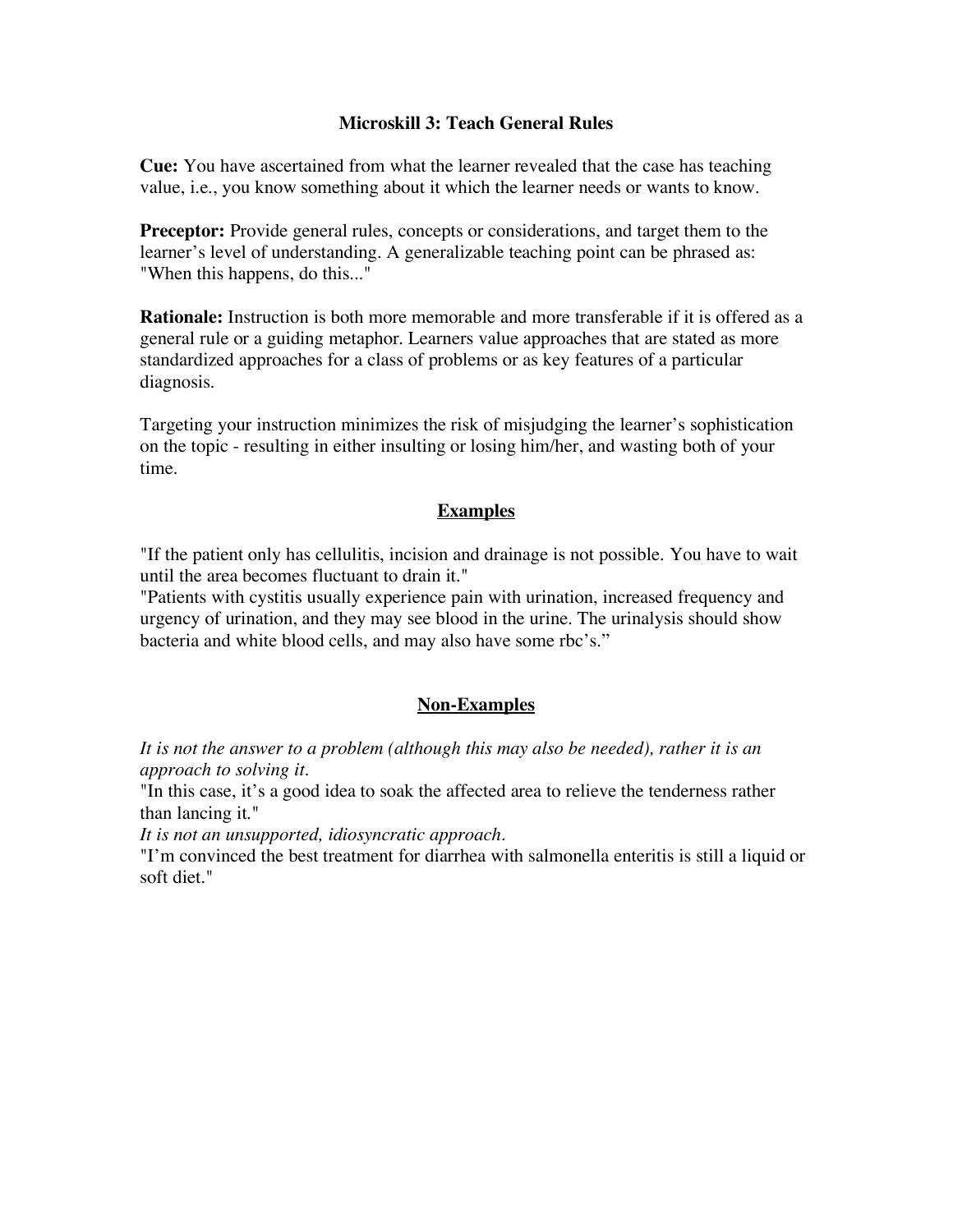# **Microskill 4: Tell Them What They Did Right**

**Cue:** The learner has handled a situation in a very effective manner that resulted in helping you, patients, or other colleagues. He/she may or may not realize that the action was effective and had a positive impact on others.

**Preceptor:** Take the first chance you find to comment on: 1) the specific good work and 2) the effect it had.

**Rationale:** Some good actions are pure luck, others are more deliberate. In either case, skills in learners are not well established and are, therefore, "vulnerable." Unless reinforced, competencies may never be firmly established.

# **Examples**

"You didn't jump into solving her presenting problem but kept open until the patient revealed her real agenda for coming in today. In the long run, you saved yourself and the patient a lot of time and unnecessary expense by getting to the heart of her concerns first."

"Obviously you considered the patient's finances in your selection of a drug. Your sensitivity to this will certainly contribute to improving his compliance."

# **Non-Examples**

*It is not general praise.*

"You are absolutely right. That was a wise decision." "You did that IV preparation very well."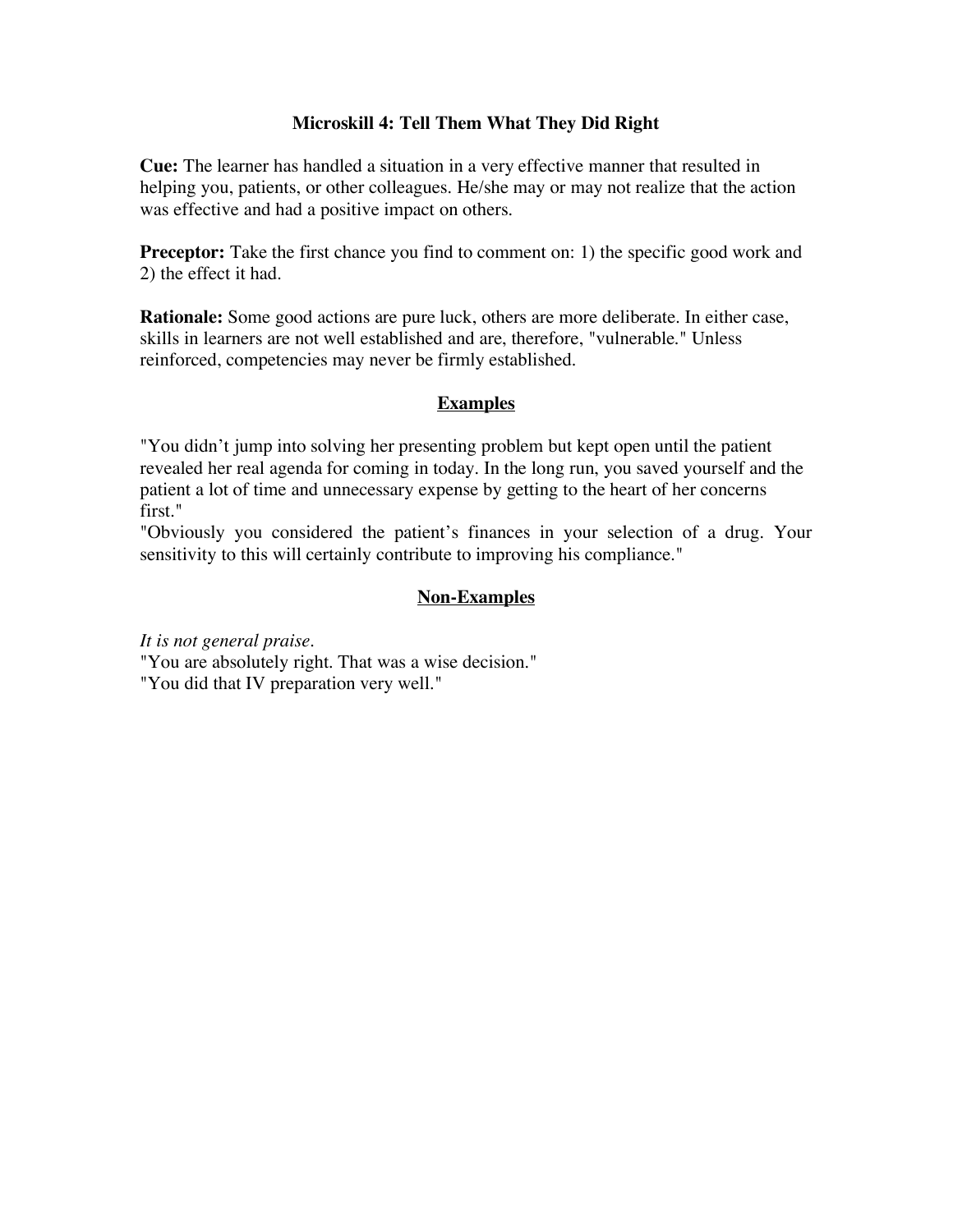# **Microskill 5: Correct Mistakes**

**Cue:** The learner's work has demonstrated mistakes (omissions, distortions, or misunderstandings) that have or will have an impact on the patient's care, the team's functioning, or the learner's own effectiveness.

**Preceptor:** As soon after the mistake as possible, find an appropriate time and place to discuss what was wrong and how to avoid or correct the error in the future. Allow the learner a chance to critique his/her performance first.

**Rationale:** Mistakes left unattended have a good chance of being repeated. By allowing the person the first chance to discuss what was wrong and what could be done differently in the future, you are in a better position to assess both their knowledge and standards.

Learners who are aware of their mistakes and know what to do differently in the future need only to be reinforced. Learners who are aware of their mistakes but unsure of how to avoid the situation in the future are very likely to be in a "teachable moment" (they are eager for and appreciate tips that will help them get out of or avoid the uncomfortable situation in the future).

Learners who are unaware that they made a mistake or are unwilling to admit the error are more troublesome. Obviously they have not seen that their action has an undesirable consequence. In order to maximize learning for them, detailing the negative effect as well as the correction are both essential for effective feedback.

# **Example**

"You may be right that this child's symptoms are probably due to a viral upper respiratory infection. But you can't be sure it isn't otitis media unless you've examined the ears."

# **Non-Example**

*Avoid vague, judgmental statements.* "You did what?"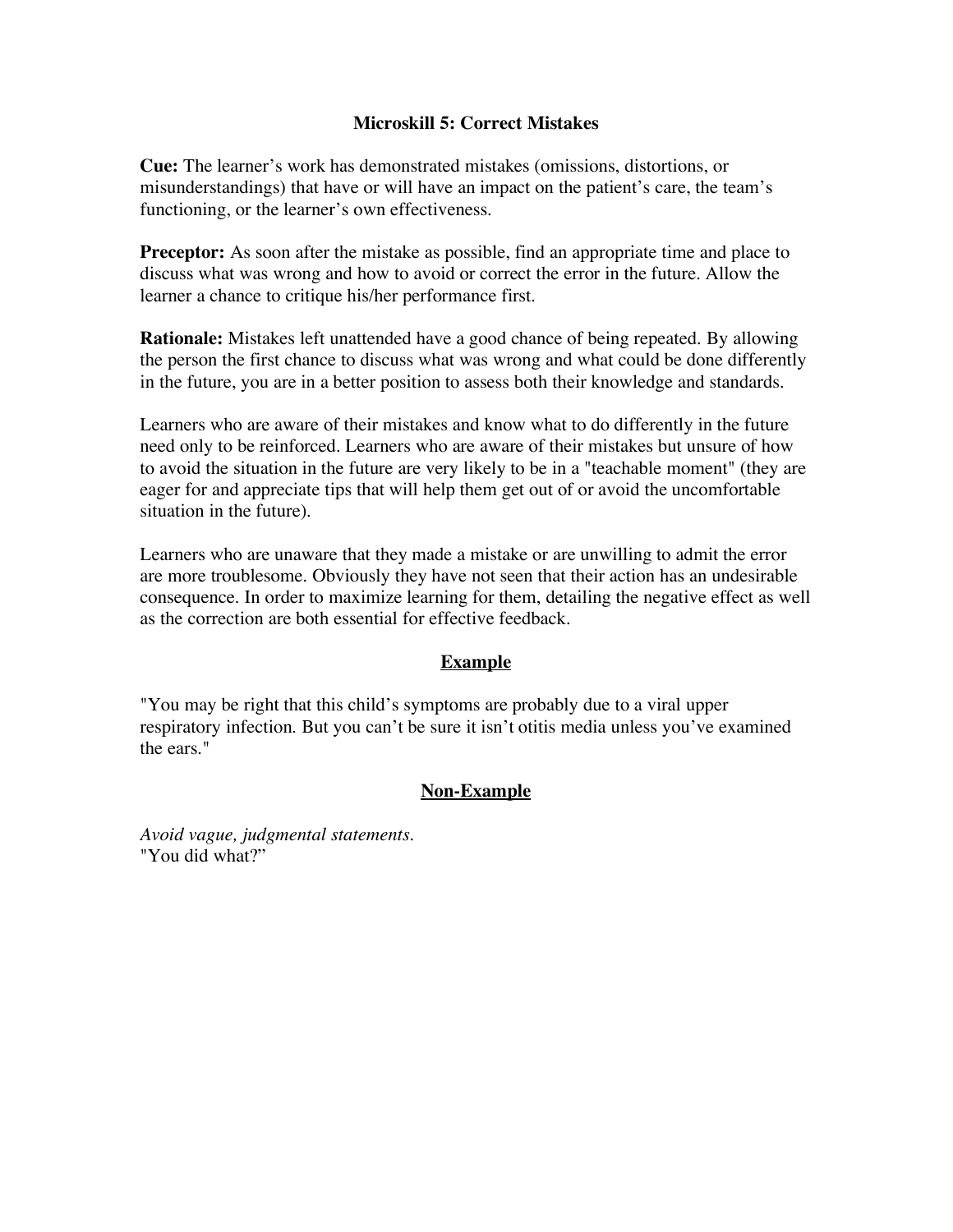# **The Case of a Painful Ear**

A new first year resident presents a case to you while you are attending in the ambulatory clinic. The resident appears to be bright and eager to learn. He says:

**Resident:** "I just saw a four year-old boy in the clinic with a complaint of ear pain and fever for the past 24 hours. He has a history of prior episodes of otitis media, usually occurring whenever he has an upper respiratory tract infection. For the past two days, he has had a runny nose and mild cough and yesterday, he began to have a low grade fever and complained that his right ear was hurting. His mother gave him Tylenol last night and when he got up this morning. He has no allergies to medication."

"On physical exam, he appeared in no acute distress and was alert and cooperative. His temperature was 38.5 C. His HEENT exam was remarkable for a snotty nose and I think his right tympanic membrane was red, but I'm not sure. It looked different from the left one. His throat was not infected. His neck was supple without adenopathy. His lungs were clear and his heart had no murmur. I didn't see any rashes or skin lesions."

**Preceptor:** "This is obviously a case of Otitis Media. Give the child amoxicillin and get him out of here."

 $<$ Stop $>$ 

# **Alternative Strategy**

Same case presentation by the resident.

**Preceptor:** "What do you think is going on?"

**Resident:** "I think he has an upper respiratory infection, probably otitis media."

**Preceptor:** "What led you to that conclusion?"

**Resident:** "He has a history or repeated otitis media and currently has a fever, a painful right ear, and a runny nose."

**Preceptor:** "What would you like to do for him?"

**Resident:** "First, I would like you to confirm my findings on the right ear. If you concur about otitis media, then we should give him some antibiotics. Since he doesn't have any allergies to medications, I think amoxicillin is a reasonable choice."

**Preceptor:** "You did a good job of putting the history and physical exam findings together into a coherent whole. It does sound as if otitis media is the most likely problem. There is great variability in ear problems. The key features of otitis media that I look for in the physical exam are the appearance and mobility of the ear drum, landmarks, opacity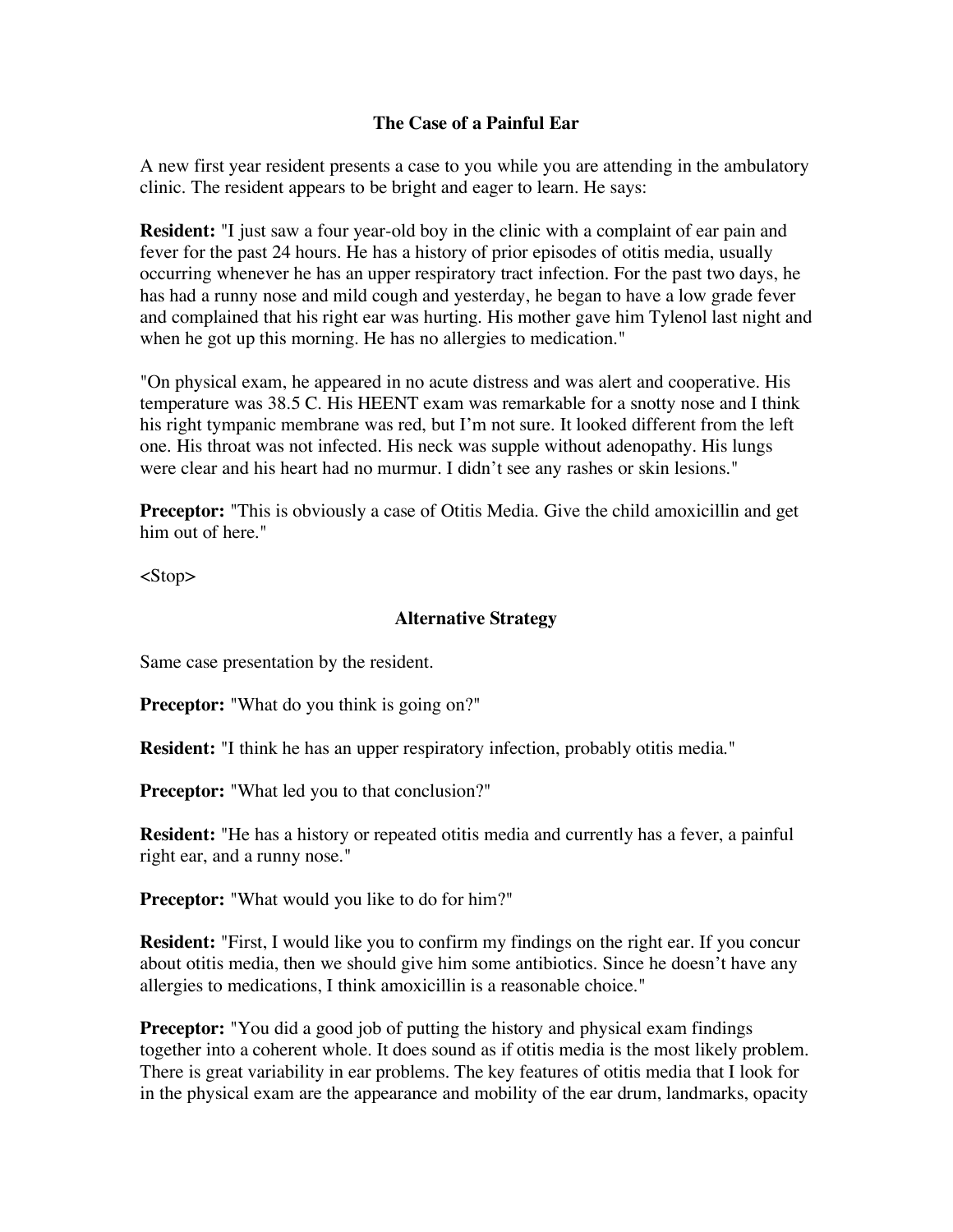of the drum, and mucus discharge, and in the history are prior upper respiratory infections and past problems with the ears. This child would seem to fit these criteria."

"With the lack of allergies, amoxicillin is a logical choice for an antibiotic. I'll be glad to confirm your ear exam findings. Let's go and see the patient."

# **The Case of an Adolescent Girl**

In ambulatory clinic, a third year medical student presents the following case to you. The student appears to be conscientious but somewhat insecure about her knowledge and skill in pediatrics. The student reports:

**Student:** "I just finished examining a 16 year-old girl. She has been complaining of pain when she urinates for the past few days. She has never had a urinary tract infection. She denies burning on urination, abdominal pain, fever or seeing blood in her urine. She says she thinks her last menstrual period was a couple of weeks ago. I don't know if she is sexually active. I wasn't sure if I was supposed to ask those kinds of questions. She is here with her mother.

"On physical exam, she looked well to me. She was afebrile and the rest of her vital signs were O.K. Her HEENT exam was normal. Her lungs were clear and her heart was regular without any murmurs. Her abdomen was soft and not tender and I didn't think her spleen or liver were enlarged. That's all I examined."

(Preceptor as Expert Consultant: "Get a urine and make sure she doesn't have a vaginal or meatal discharge.")

<Stop>

**Preceptor:** "What do you think is her problem?" (Skill 1: Get a Commitment)

**Student:** "I am concerned that it might be a urinary tract infection."

**Preceptor:** "What do you see here that might indicate a urinary tract infection?" (Skill 2: Probe for Underlying Reasoning)

**Student:** "She has pain on urination but not much of a problem with frequency or urgency of urination."

**Preceptor:** "The UTI is a logical possibility but we don't have adequate information to confirm the diagnosis. We need a more complete physical examination -- particularly of the lower abdomen and external genitalia. We also need a sexual history. Has she suddenly become sexually active?"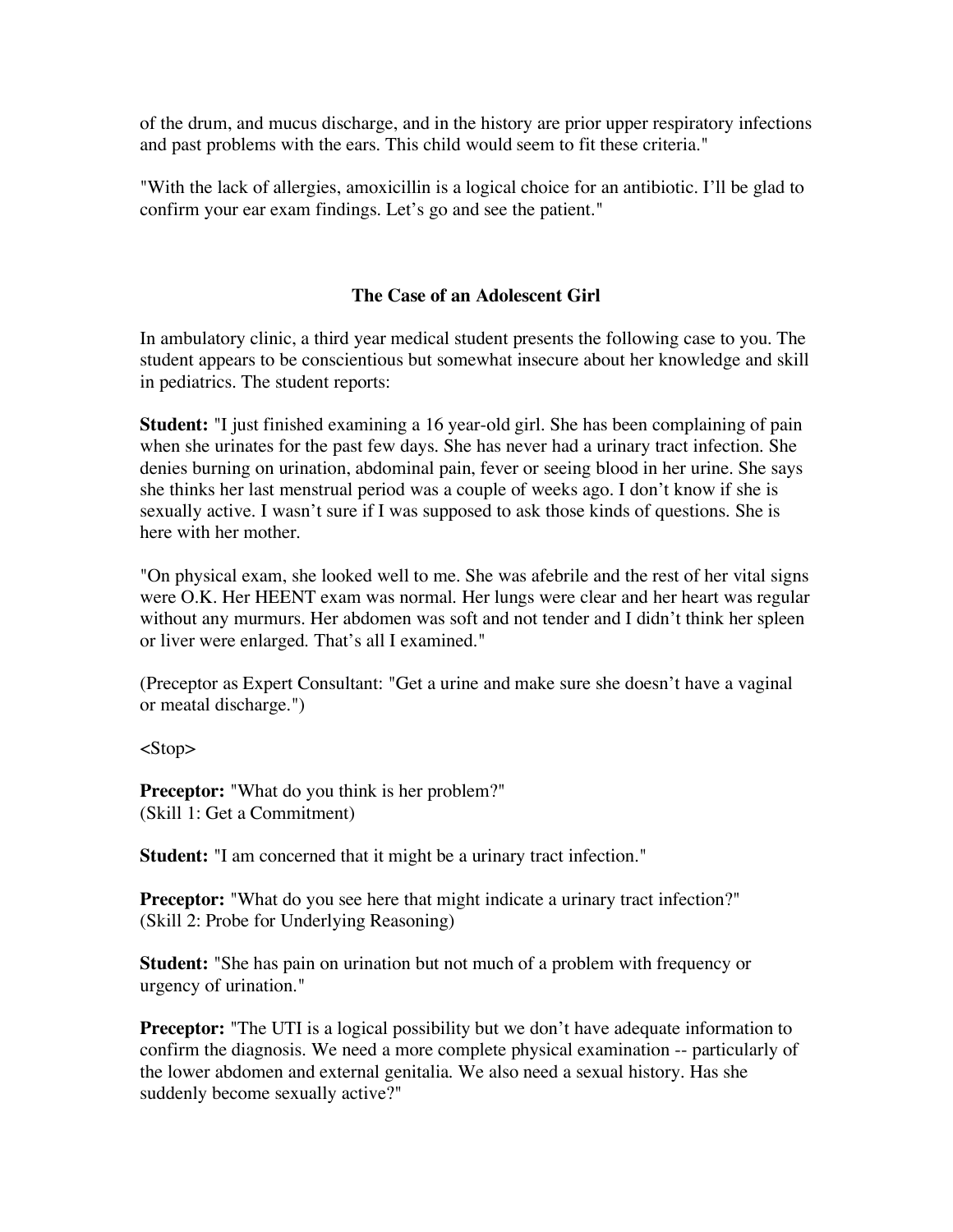"You identified the most probable concern in this case but you need to complete the physical exam and get a sexual history. Without more information, we can't be sure of what we have."

"Do you want me to model how to take a sexual history and do a pelvic examination or would you like me to observe you do them?"

(Skills 3-5: Teach General Rules, Provide Positive Feedback, and Correct Errors)

**Student**: "I would really appreciate your demonstrating how to do them."

Preceptor: "O.K. Let's go and see the patient."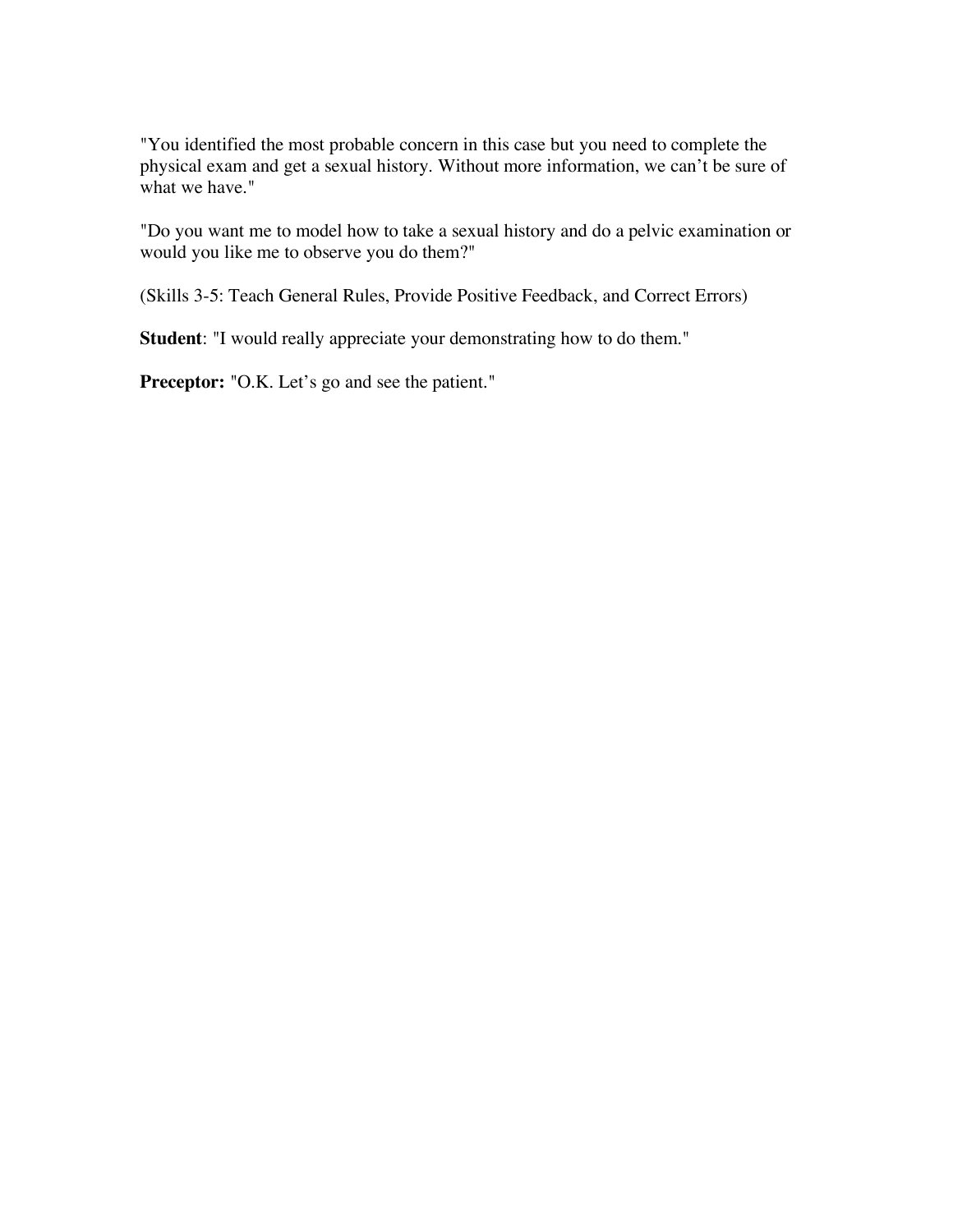# **Microskill Precepting Simulations**

Working in triads or small groups, each person will have the opportunity to play the student, the preceptor and the observer of the interaction.

#### **Roles**

**Learner:** Use one of the trigger cases at the end of this workbook. Remember that learners make mistakes and modify your presentations accordingly! Don't offer your ideas too freely, or the preceptor will be left with nothing to do.

**Preceptor:** Use as many of the microskills as you can - try for at least the first two (getting a commitment and probing for evidence). Remember that these skills are counter-intuitive and may not be part of your regular teaching scripts. Thus, you will need to be purposefully aware of the microskills as you practice them.

**Observer:** Take brief notes on the dialogue, cures and responses. What microskills are being used? What suggestions can you make for improvement?

#### **Process**

Choose roles.

Role play for 3 to 5 minutes.

After completing the simulation, allow the "preceptor" to critique him/herself, then the student, then the observer.

# **Practice Cases**

**Directions:** The following case presentations provide the stimulus for a teaching simulation. One person should perform the role of the resident, another the preceptor, and the remainder observers. Preceptors should practice using as many of the five microskills as possible.

1. **Learner:** I just don't understand these electrolytes on my patient, Mr. T. He's the 36 year old man on 4 East with alcoholic hepatitis. His sodium is 133, potassium 2.9, Chloride 102, and bicarbonate 18. He looks O.K., but still has some nausea and a fever of 101.2. BP is 106/68, pulse 90. On exam he is jaundiced, and has mild RUQ tenderness but no rebound. His wbc is 16.8, unchanged from admission. Why do you think his potassium is so low? We've been putting some in his IV fluid.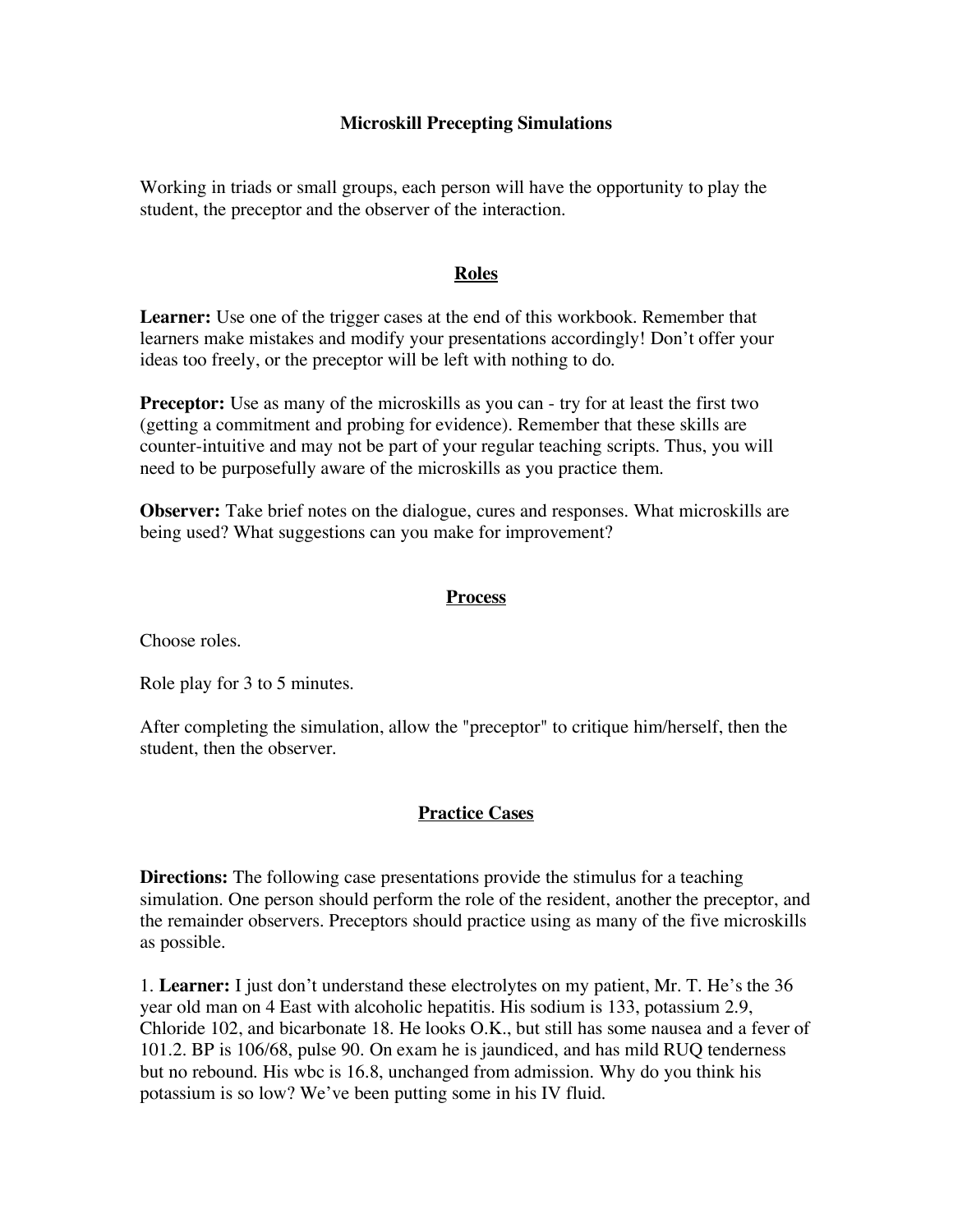2. **Learner:** I have a 57 year old male with a history of hypertension, one pack per day smoker who presents with dyspnea when climbing hills to work. Further questioning reveals a vague tightening in the anterior chest with exertion that the patient rates as 6/10. He first noted this 2 months ago, now occurring daily. He had a pain free, comfortable exam. BP 140/90, EKG normal. I'm wondering if we should admit him to the hospital.

3. **Learner:** I have a case of an 18 year-old G1P0 single, white female who presented for her regular prenatal appointment at 31 3/7 weeks gestation (by a 13-week ultrasound). She incidentally complained of a frontal headache and swelling in her ankles and hands. Her blood pressure was 180/100. Urine was 4+ SSA. She has 3+ edema, 3+ deep tendon reflexes, and her cervix was thick and closed.

4. **Learner:** I have a 35 year old female with two teenagers who reports being depressed and having suicidal ideations. The patient quit work three months ago to help her husband in his business and to assist in the home remodel. She began worrying about money and has lost sleep, appetite and energy.

5. **Learner:** I have a five-year-old boy with fever and ear pain for five days. His tympanic membrane are red. I'd like to treat him with amoxicillin and Actifed.